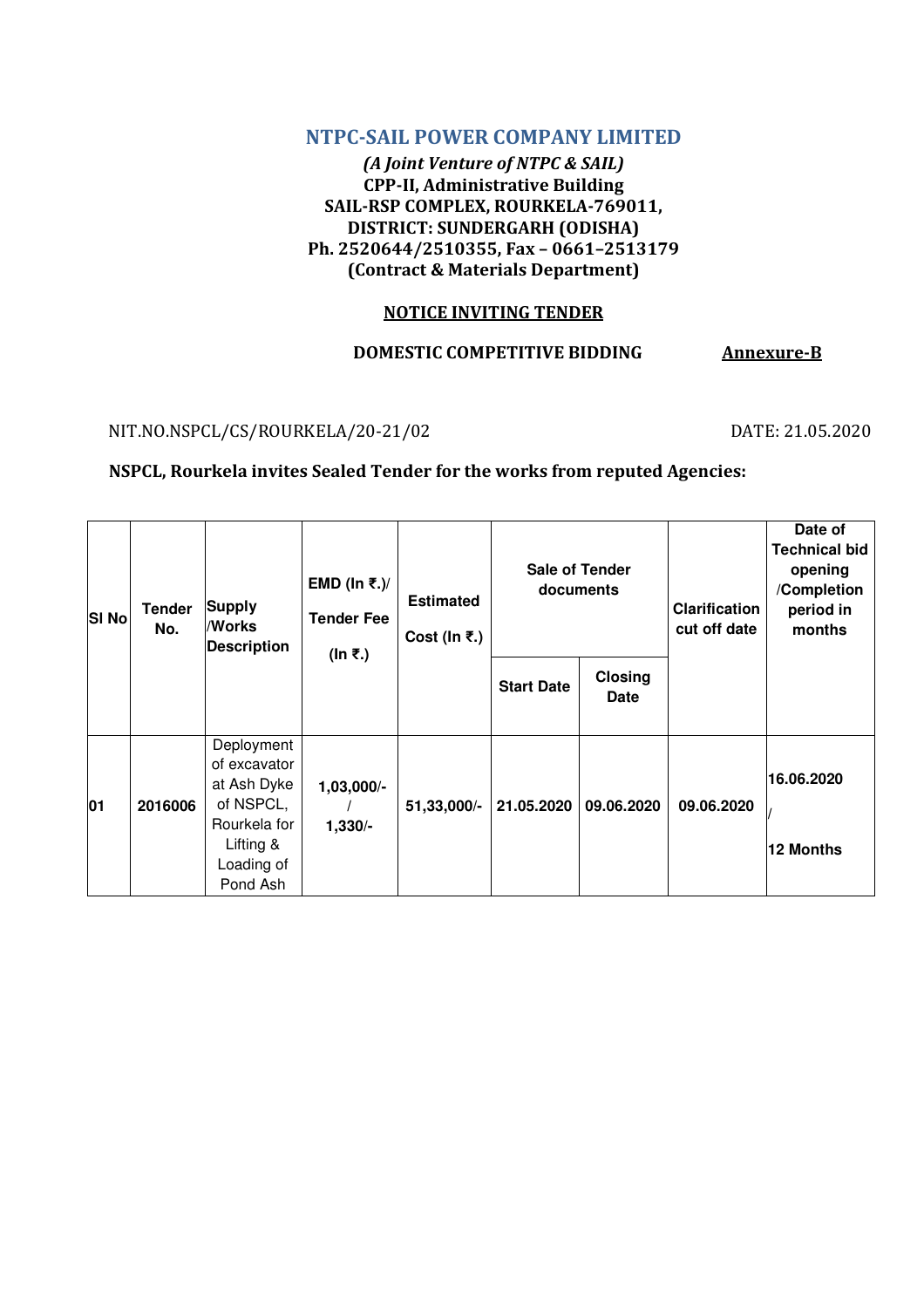# QUALIFYING REQUIREMENTS

# Technical Criteria:

The bidder should have experience of having successfully completed similar works within preceding 07(seven) years reckoned as on the date of bid opening, either of the following:-

Three similar executed/completed works costing not less than the amount equal to ₹20.53 Lakhs each. "OR"

Two similar executed/completed works costing not less than the amount equal to ₹25.66 Lakhs each. "OR"

One similar executed/completed work costing not less than the amount equal to  $\text{F41.06}$  Lakhs.

The phrase "Similar works" means Major Earth / Ash work involving Excavation, Lifting, Loading and Transportation etc. work executed in Mining industries having item of major area cutting/filling / leveling etc. Also any other civil construction work involving cutting/filling of earth/Ash Materials etc.

For QR number 1, bidder must submit documentary evidence in support of meeting QR like copy of works completion certificate from the client /last running bill / measurement book of last bill paid / protocol jointly signed by owner and contractor/works bills along with the PO copy.

# Financial Criteria:

The Average Annual financial turnover of the bidder, in the preceding three (03) financial years as on date of bid opening shall not be less than Rs. 51.33 Lakhs.

For QR No.2, the bidder shall submit the Audited Balance Sheet and Profit & Loss Account for the specified period. In case where Audited results for the last preceding Financial Year are not available, certificate of financial statements from a practicing Chartered Accountant shall also be considered acceptable. In case bidder not able to submit charted account audited results of three consecutive years preceding last FY shall be considered. Other income shall not be considered for arriving annual turnover.

### Notes:

- 1 The participated bidders found qualified in QR may be eligible for vendor enlistment for the work as stipulated against each tender at NSPCL, Rourkela.
- 2 Tender documents can be obtained from the office of AGM(C&M), NSPCL, Rourkela on any working day from the tender sale start date as indicated above. Tender documents will be sold up to 17.00 hours of last date of sale. Request for tender documents must accompany the cost of tender documents (Non-refundable) in the form of DD/ Bankers cheque in favour of NTPC-SAIL Power Company Ltd, Rourkela encashable at State Bank of India, Rourkela.
- 3. The bids shall be received up to 3.30 PM on due date of bid opening in the office of AGM(C&M), NSPCL, Rourkela and shall be opened at 3.45 PM on the same date in the presence of those bidders who wish to be present. If the date of opening happens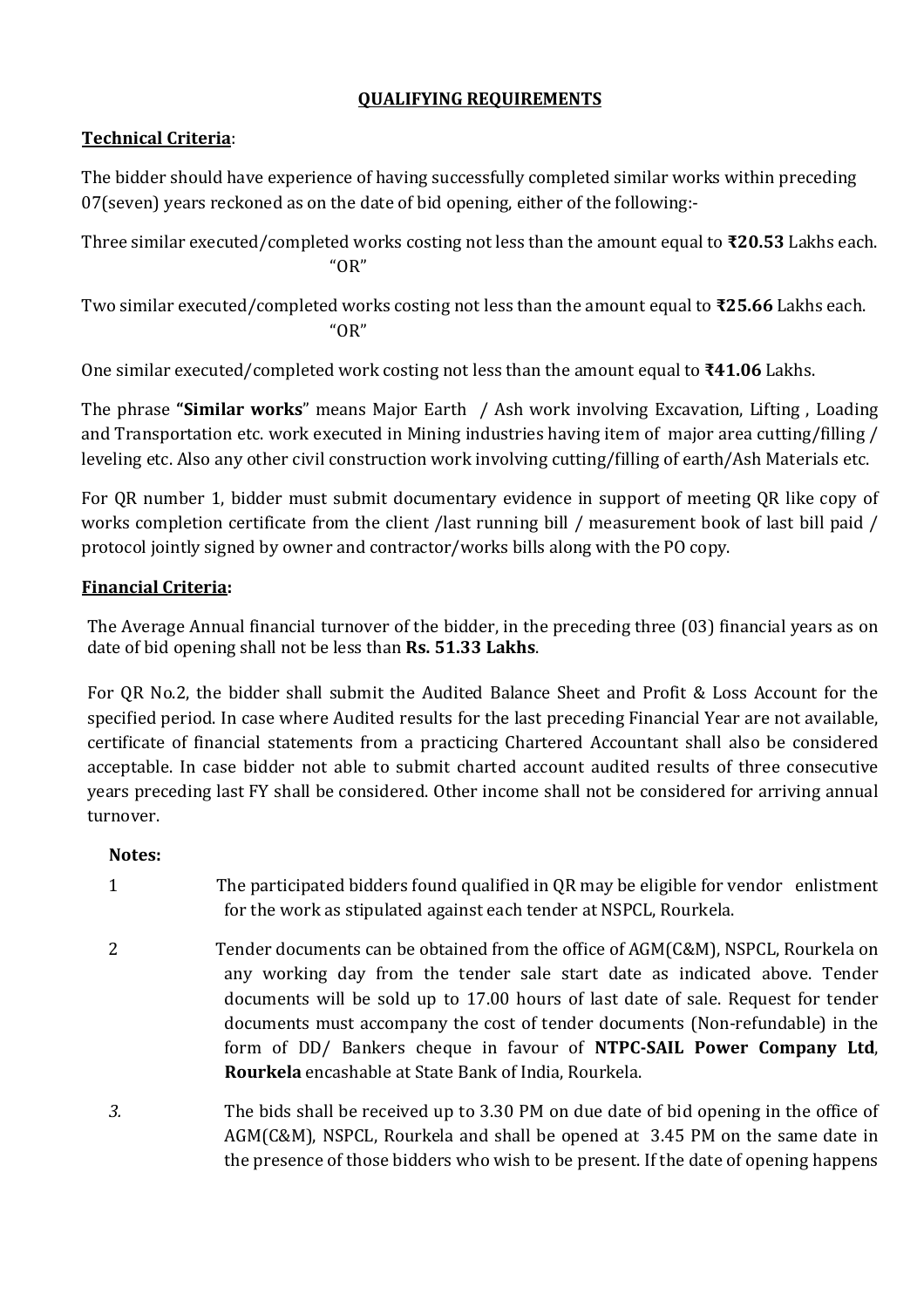to be a closed holiday, bids shall be received up to 3.30 PM and opened on the next working day.

- 4. Request for tender documents received after the last date of sale of tender documents, due to delay on account of postal/courier service or without requisite amount of tender documents shall not be entertained.
- 5. Detailed specifications of job including scope of work/ supply and all terms and conditions of NIT shall be given in the tender documents. Notwithstanding anything stated above, NSPCL reserves the right to assess bidder's capability and capacity to perform the contract, should the circumstances warrant such assessment in the overall interest of NSPCL and decision of NSPCL in this
- 6. The bidding documents shall be issued to all bidders upon their depositing the requisite cost of bidding documents along with request letter without prima-facie examination of qualification status. The qualification status shall be examined by the tender committee only during the process of evaluation. However, such issue of tender documents will not automatically mean that bidders are considered qualified.
- 7. Single stage two envelope bidding system shall be adopted for the subject package.

First envelope shall contain

# a) EMD & NO DEVIATION CERTIFICATE

regard shall be final.

- b) Supporting documents for fulfilling the qualifying requirements.
- c) Signed and stamped tender documents, terms & conditions and un-price bid which shall be considered as technical bid & Second envelop shall contain
- d) Price bid only duly filled in signed and stamped.
- e) Both technical and price bids shall be submitted before bid submission time and date. Bidder shall clearly indicate on the respective envelopes as Technical Bid along with EMD details and Price bid.
- 8. For fulfilling the Qualifying requirements, intending bidder shall be required to submit the following documents along with their technical bid.
- a. EMD & NO DEVIATION CERTIFICATE in prescribed forms .
- b. Certificate of CA, Audited Profit & Loss Statement shall be accepted in support of Annual turnover.
- c. Copies of work orders/purchase order covering awarded value, detailed scope of work/ terms & conditions/ bill of quantities along with proof of execution/ completion certificate as per above qualifying requirement. The bidder shall provide the reference list with contact address.
- d. Independent Provident Fund (PF) Code Number of their establishment registered with the Regional Provident Fund Commissioner (RPFC).
- e. Firm's documents like Memorandum & Articles of association/ Partnership/ Proprietorship Deed/ Certificate of Incorporation etc., with latest changes if any.
- f. Income Tax Permanent Account Number (PAN), GST registration numbers.
- g. Vendor should submit Independent Employees State Insurance Corporation (ESIC) code number of their establishment (17 digit code). If the same is not applicable documentary evidence for the same should be submitted along with bid.